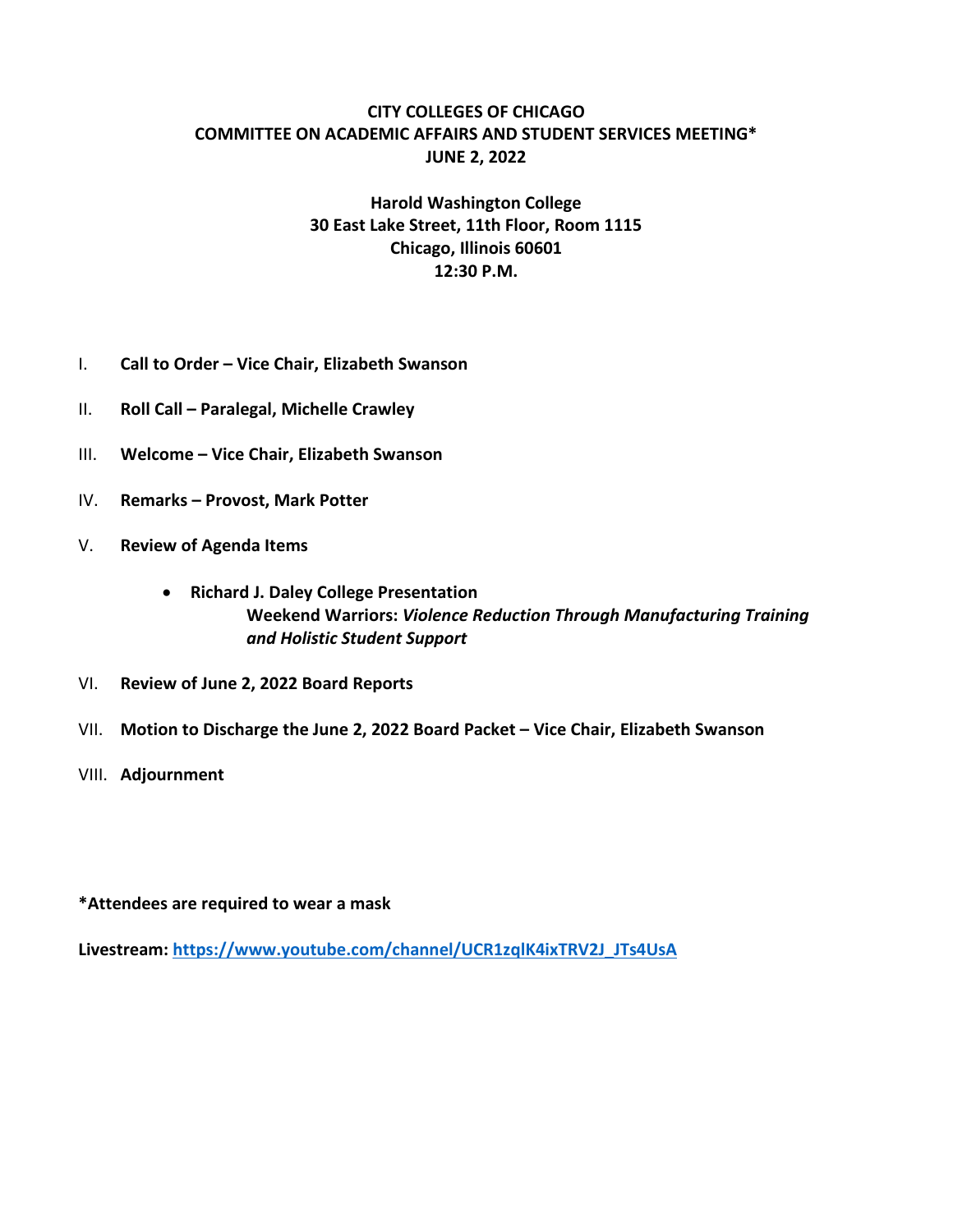|  |  | Listing of Reports for Consideration at the June 2, 2022 Regular Board Meeting |
|--|--|--------------------------------------------------------------------------------|
|--|--|--------------------------------------------------------------------------------|

| BR#  | <b>RESOLUTION</b>                                                                                                                                                                                                                       |
|------|-----------------------------------------------------------------------------------------------------------------------------------------------------------------------------------------------------------------------------------------|
| 1.00 | <b>RESOLUTION</b><br>AUTHORIZING AN INTERGOVERNMENTAL AGREEMENT WITH ILLINOIS COMMUNITY COLLEGE BOARD<br>AND MALCOLM X COLLEGE<br><b>MALCOLM X COLLEGE</b>                                                                              |
| 1.01 | <b>RESOLUTION</b><br>TO AUTHORIZE AN EXTENSION TO BOARD REPORT #34059, THE MEMORANDUM OF<br>UNDERSTANDING WITH THE CHICAGO COOK WORKFORCE PARTNERSHIP TO PROVIDE CONTACT<br><b>TRACER TRAINING SERVICES</b><br><b>MALCOLM X COLLEGE</b> |
| 1.02 | <b>RESOLUTION</b><br>RESOURCE ALLOCATION MANAGEMENT PLAN (RAMP) FISCAL YEAR 2024<br>OFFICE OF ADMINISTRATIVE AND PROCUREMENT SERVICES<br><b>DISTRICTWIDE</b>                                                                            |
| 1.03 | <b>RESOLUTION</b><br>AUTHORIZING SETTLEMENT OF ALL DISPUTES BETWEEN TARGETX.COM LLC AND BOARD OF<br>TRUSTEES OF COMMUNITY COLLEGE DISTRICT NO. 508 D/B/A CITY COLLEGES OF CHICAGO<br>OFFICE OF THE GENERAL COUNSEL                      |
| 1.04 | <b>RESOLUTION</b><br>AMEND RULES FOR THE MANAGEMENT AND GOVERNMENT OF THE CITY COLLEGES OF CHICAGO<br>HUMAN RESOURCES AND STAFF DEVELOPMENT<br><b>DISTRICTWIDE</b>                                                                      |
| 2.00 | PERSONNEL REPORT                                                                                                                                                                                                                        |
| 3.00 | RESOURCE DEVELOPMENT REPORT                                                                                                                                                                                                             |
| 4.00 | RENTAL OF JANITORIAL AND ENGINEERING UNIFORMS<br><b>CINTAS CORPORATION</b><br>OFFICE AND ADMINISTRATIVE AND PROCUREMENT SERVICES<br><b>DISTRICTWIDE</b>                                                                                 |
| 4.01 | FACILITIES MANAGEMENT SOFTWARE<br><b>BRIGHTLY SOFTWARE, INC.</b><br>OFFICE OF ADMINISTRATIVE AND PROCUREMENT SERVICES<br><b>DISTRICTWIDE</b>                                                                                            |
| 4.02 | SIGN LANGUAGE INTERPRETATION SERVICES<br><b>ANIXTER CENTER</b><br>ACADEMIC AND STUDENT AFFAIRS<br><b>DISTRICTWIDE</b>                                                                                                                   |
| 4.03 | LEARNING MANAGEMENT SYSTEM<br>DESIRE2LEARN (D2L, Ltd.) BRIGHTSPACE<br>OFFICE OF ACADEMIC AND STUDENT AFFAIRS / OFFICE OF INFORMATION TECHNOLOGY<br><b>DISTRICTWIDE</b><br>(RENEWAL)                                                     |